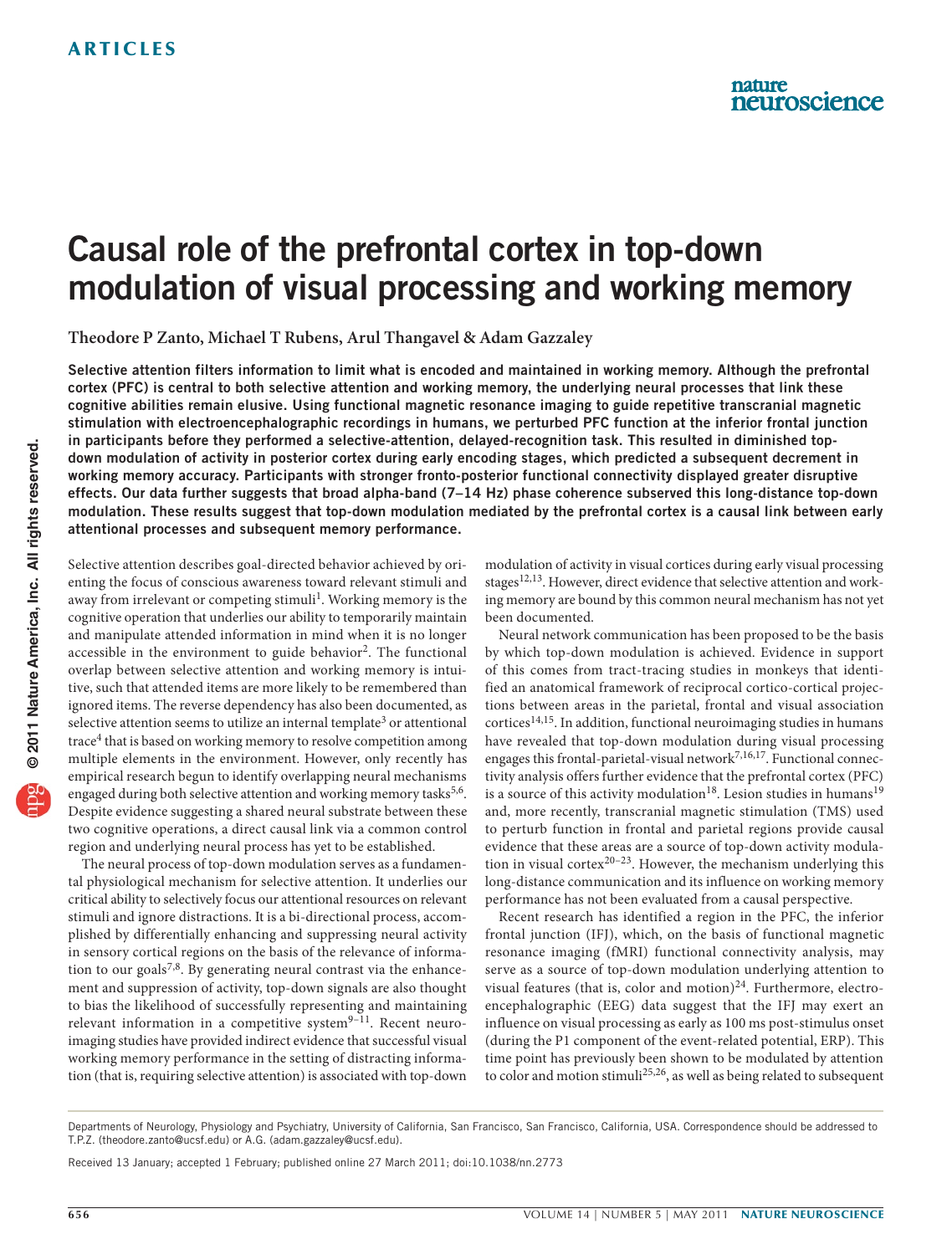### **ARTICLES**



<span id="page-1-0"></span>Figure 1 Experimental procedure. White arrows indicate motion and were not present during the experiment. A black bar below a cue stimulus (also not present during the experiment) indicates that it is an item to be remembered. The pictures approximate stimuli appearance (see Online Methods).

working memory performance<sup>12</sup>. Moreover, we recently found that top-down modulation may be subserved by long-distance alpha-band phase coherence<sup>24</sup>, consistent with the suggestion that alpha phase synchronization coordinates top-down control and access to memory traces<sup>27</sup>. However, this hypothesis has not been directly addressed with a methodology that permits causal inferences.

We directly addressed both the causal role and mechanisms of PFCmediated top-down modulation, as driven by selective attention, on subsequent working memory performance. This was accomplished by perturbing function in each participant's IFJ via repetitive TMS (rTMS) before they performed a selective-attention, delayed-recognition task and recording the consequences with electroencephalography. The procedure used in this two-session experiment required participants to selectively attend to relevant visual features of sequentially presented stimuli (motion or color), ignore the irrelevant stimuli and maintain the attended features until the information was probed (**[Fig. 1](#page-1-0)**). The first session used fMRI to identify neural networks associated with top-down modulation. On the basis of each participant's functional connectivity data, the right IFJ was targeted for 1-Hz rTMS during the second session to disrupt the network subserving top-down modulation. Immediately following rTMS, participants performed the same experimental task as in the first session while EEG and working memory performance data were acquired. We assessed the rTMS influence on posterior P1 amplitude modulation and fronto-posterior alpha phase-coherence modulation during stimulus presentation, as well as the effect on working memory accuracy. Our goals were to determine the extent to which early top-down activity modulation in visual cortices was driven by the IFJ and how this affected working memory performance, as well as identify neural mechanisms underlying the long-distance modulatory influences.

### RESULTS

### Neural networks subserving top-down modulation

Areas V4 and V5/hMT+ are selectively responsive to color and motion features, respectively $28$ , and activity in each region is modulated by top-down attentional processes<sup>29</sup>. Thus, color and motion features were used as the stimuli during a selective-attention, delayedrecognition task $12,24$  to induce top-down modulation in the visual association cortex (**[Fig.](#page-1-0) 1**). During the first session, areas V4 and V5 were identified as regions of interest (ROIs) for each participant and we found that they were modulated by attention during the task (**Supplementary Fig. 1** and **Supplementary Results**).

To identify neural networks involved in top-down modulation, we conducted functional connectivity analysis using the beta series correlation approach<sup>30,31</sup> on the fMRI data using V4 and V5 ROIs as seed regions. Four group-level network connectivity maps were generated for the encoding period regressor by correlating each seed region with voxels from the rest of the brain during either the congruent or incongruent condition: V4 attend network (V4 seed and remember color condition), V4 ignore network (V4 seed and remember motion condition), V5 attend network (V5 seed and remember motion condition) and V5 ignore network (V5 seed and remember color condition). Connectivity maps were submitted to a repeated measures analysis of variance (ANOVA) with ROI (V4 / V5) and relevance (attend or ignore feature) as factors and corrected for multiple comparisons by

thresholding *P* values with a cluster extent determined by a Monte-Carlo simulation, resulting in a corrected *P* value of 0.01.

We observed main effects for ROI and relevance, as well as an ROI  $\times$ relevance interaction, in widespread fronto-parietal regions. To further explore the neural networks underlying top-down modulation, we used paired *t* tests to contrast attend and ignore network maps for each seed region. This functional connectivity analysis revealed that fronto-parietal neural networks were engaged during top-down modulation for both color (**Supplementary Table 1**) and motion features (**Supplementary Table 2**). Although the color and motion topdown network maps were largely distinct from each other, the right inferior frontal junction (IFJ) in the PFC was a node in both color and motion neural networks (**[Fig.](#page-1-1) 2**). This finding replicates recent results from a separate cohort of participants engaged in the same task, which suggested that the right IFJ acts as a putative control region for long-distance top-down modulation of both color and motion feature processing<sup>[24](#page-5-6)</sup>. Thus, the right IFJ region served as the target site for rTMS in the second experimental session. Of note, our data and data from a previous study<sup>24</sup> both indicate that bilateral IFJ engagement occurs only in the motion network. We hypothesized that rTMS to the right IFJ would affect neural measures and working memory performance more for the remember color condition than for the remember motion condition, as color processing used only the right IFJ and motion processing recruited bilateral IFJ. This prediction served as an internal control of the specificity of rTMS effects.

Effects of rTMS on top-down modulation and working memory During the second session, we applied 1-Hz rTMS for 10 min to the right IFJ to perturb function in this region<sup>32</sup>, potentially affecting the neural

<span id="page-1-1"></span>

Figure 2 Functional connectivity analysis revealed a fronto-parietal region associated with both motion and color top-down modulation, the right IFJ. However, distinct subregions in the IFJ distinguish motion (blue area) from color (yellow area) networks.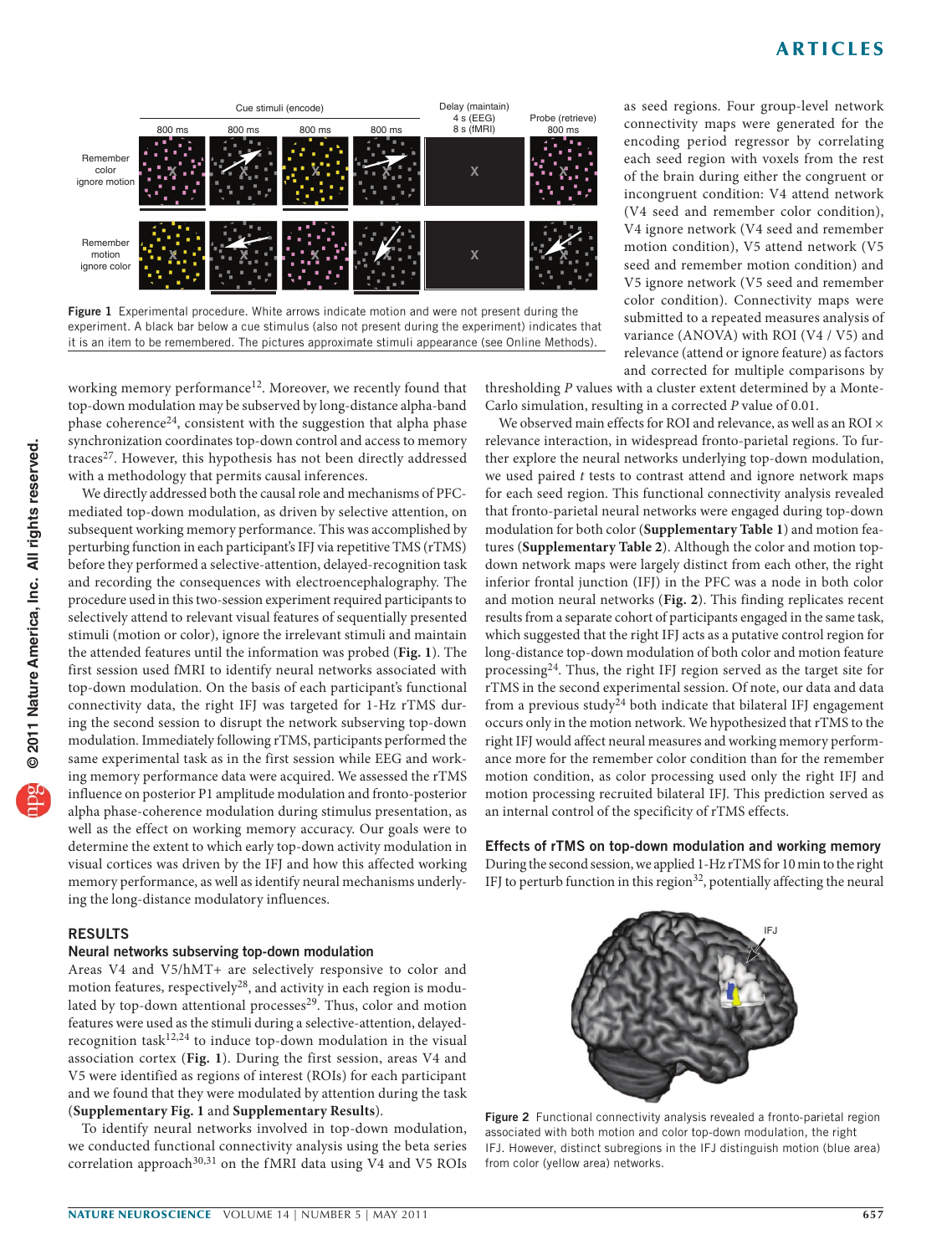### **ARTICLES**



<span id="page-2-0"></span>remember color (a) and remember motion (b) conditions. Accuracy declined as a result of rTMS only for color working memory during the first half of the experimental block. Error bars represent s.e.m. \**P* < 0.05.

network underlying top-down modulation of activity in visual regions and subsequent working memory performance. Each participant received two blocks of rTMS (one preceding each condition), as well as two blocks of sham rTMS (coil angled 90 degrees away from head as a control) followed by 64-channel EEG recordings while they were engaged in the experimental procedure. rTMS effects decrease over time<sup>33</sup>; thus, data from each experimental block was divided in half for analysis. We hypothesized that rTMS-related changes in neural activity and working memory performance would be most prominent during the first half of a block. This prediction served as another important internal control.

Measures of working memory accuracy were submitted to a repeatedmeasures ANOVA with condition (remember color/motion), rTMS (sham/actual) and block half (first/second) as factors. We found a main effect for condition ( $F_{1,18} = 7.21$ ,  $P < 0.05$ ), a two-way interaction between rTMS and block half  $(F_{1,18} = 6.31, P < 0.05)$ , and a three-way interaction  $(F_{1,18} = 5.62, P < 0.05)$ . *Post hoc* paired *t* tests evaluating the three-way interaction indicated that working memory accuracy for the remember color condition decreased following actual rTMS relative to sham rTMS levels during the first half of the experimental block  $(t_{18} = 2.29, P < 0.05;$  **[Fig.](#page-2-0) 3a**). However, this effect was not observed during the second half of the remember color condition (*P* > 0.1). Moreover, rTMS did not affect working memory performance during either half of the remember motion condition (*P* > 0.5, each comparison; **[Fig.](#page-2-0) 3b**), indicating that the right IFJ has varying importance based on stimulus feature type. The findings confirmed our predictions that rTMS (and not sham rTMS) would affect working memory performance more during the remember color than the remember motion condition with a greater influence during the first half of the block.

We previously identified the P1 amplitude of the ERP (at posterior electrodes) in response to stimulus presentation during the encoding period as a neural marker of top-down modulation for visual features12,25. To confirm the utility of the P1 amplitude as a marker of color and motion feature processing, we conducted source localization

on the P1 from each attended feature following sham rTMS. We found that the striate and extrastriate visual cortex and portions of the inferior temporal cortex were the source of the P1 component. Notably, these sources included V4 when attending to color and V5 when attending to motion (**Supplementary Fig. 2**). Thus, our initial analysis of the EEG data focused on P1 amplitude modulation and assessed whether it was altered by rTMS.

Measures of top-down modulation using P1 amplitude differences (attend – ignore) were submitted to a repeated-measures ANOVA with stimulus (color/motion), rTMS (sham/actual) and block half (first/second) as factors. We found a main effect for rTMS  $(F_{1,18} =$ 4.58, *P* < 0.05) and a three-way interaction  $(F_{1,18} = 4.51, P < 0.05)$ . Post *hoc* paired *t* tests evaluating the three-way interaction revealed that, during the first half of the remember color condition, the neural signature of top-down modulation at the P1 decreased following actual rTMS relative to sham stimulation (*t* <sup>18</sup> = 3.00, *P* < 0.01; **[Fig.](#page-2-1) 4a**). The magnitude of P1 modulation during the second half of the remember color condition was not different between actual and sham rTMS  $(t_{18} = 0.86, P > 0.4;$  **[Fig.](#page-2-1) 4b**). These findings indicate that the magnitude of top-down modulation for color processing was decreased as a result of rTMS only during the first half of the experimental block, comparable to the working memory accuracy findings. *Post hoc* paired *t* tests of P1 modulation during the remember motion condition showed no differences between sham and actual rTMS during either the first half (*t* <sup>18</sup> = 0.43, *P* > 0.6; **[Fig.](#page-2-1) 4c**) or second half (*t* <sup>18</sup> = 1.93, *P* > 0.05; **[Fig.](#page-2-1) 4d**) of the experimental block. These results were comparable to the lack of rTMS effects on working memory accuracy for motion and further confirm our prediction that neural measures of color processing are more affected by rTMS than motion processing with a greater influence during the first half of the block.

To explore whether the observed changes in P1 modulation during the first half were the results of changes in enhancement of relevant stimuli or suppression of irrelevant stimuli, we directly compared data from sham and actual rTMS. We found that rTMS reduced the degree to which ignored color stimuli were suppressed ( $t_{18} = 2.43$ ,  $P < 0.05$ ).



<span id="page-2-1"></span>Figure 4 Attentional modulation of the P1 during color processing and motion processing. (a) P1 modulation substantially declined during the first half of the experimental block following actual rTMS compared with sham. (b) Attentional modulation was observed during the second half of each block following both sham and actual rTMS. Bar graphs indicate the magnitude of attentional modulation (attend – ignore). rTMS altered the magnitude of P1 attentional modulation only during the first half of the actual rTMS block. \*  $P$  < 0.05. (c,d) Attentional modulation of the P1 during motion processing was observed during both the first and the second half of each experimental block. rTMS did not change the magnitude of attentional modulation to motion stimuli. Error bars represent s.e.m.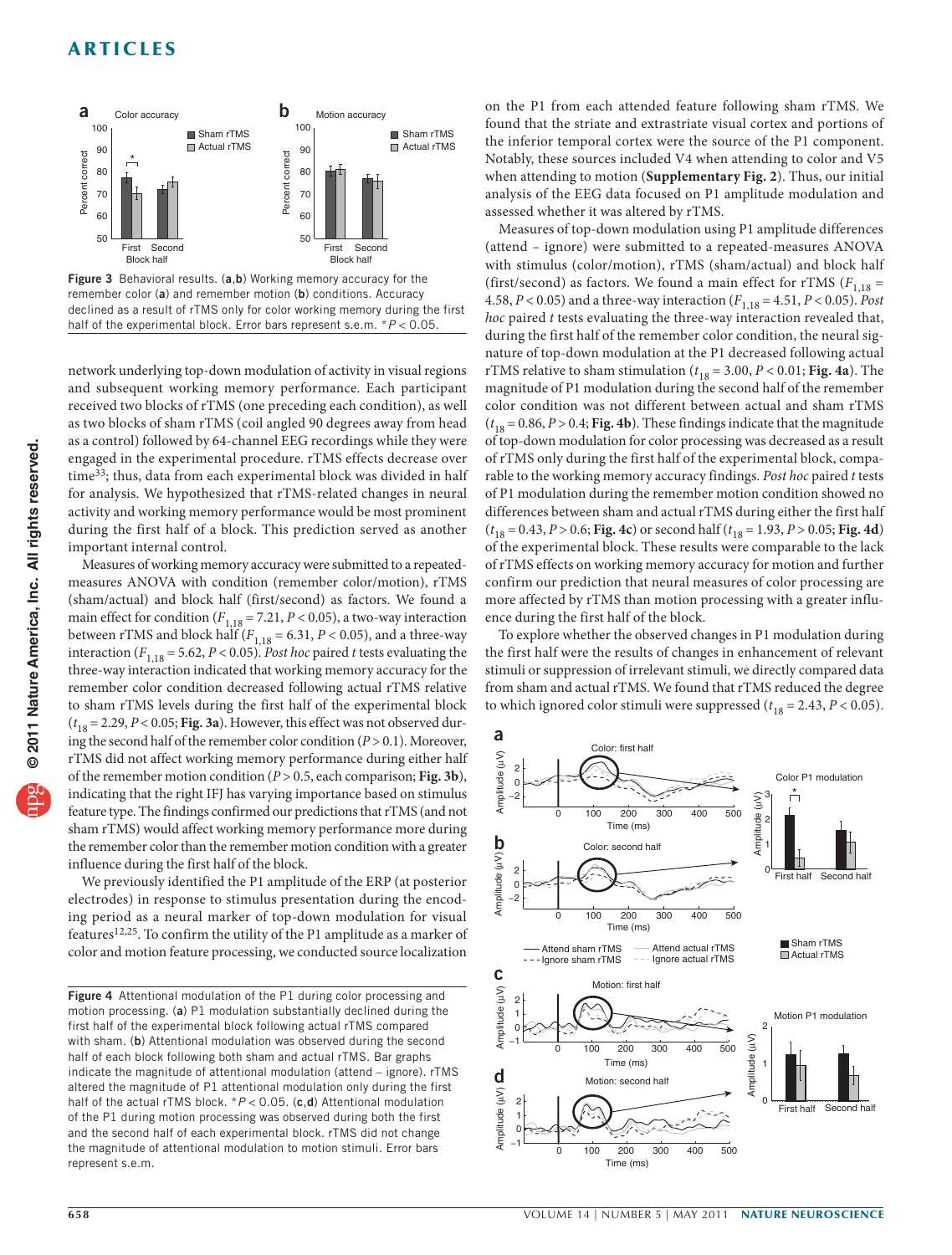

<span id="page-3-0"></span>Figure 5 Neuro-behavioral correlations. (a,b) Regression between the rTMS-related change in P1 modulation and either working memory accuracy (a) or V4/IFJ functional connectivity (b) when attending to color.  $\Delta$  = sham – actual rTMS

In addition, an rTMS-related decrease in the amount relevant color stimuli was enhanced strongly trended toward significance ( $t_{18}$  = 1.95,  $P = 0.067$ ). Thus, the rTMS-induced decrease in top-down modulation was a result of combined effects of a decline in the participant's ability to enhance P1 activity to relevant color stimuli and suppress P1 activity to irrelevant color stimuli. This implies that a single region in the PFC drives increases and decreases in cortical activity of a distant sensory region solely on the basis of task goals.

To assess whether the absence of a right IFJ rTMS effect for the remember motion condition was a result of bilateral IFJ control (as suggested by the fMRI connectivity data), we split participants into two groups based on the magnitude of left IFJ-V5 functional connectivity in the attend network. Measures of P1 modulation from the posterior left hemisphere during the first half of the remember motion condition were submitted to an ANOVA with subgroup (higher left IFJ-V5 connectivity, lower left IFJ-V5 connectivity) and rTMS (sham rTMS, actual rTMS) as factors. We found a significant subgroup × rTMS interaction  $(F_{1,16} = 4.21, P = 0.05)$ . *Post hoc t*-tests revealed no significant P1 modulation difference between sham and actual rTMS for the higher left IFJ-V5 connectivity group ( $t_8$  = 0.61, *P* > 0.5), whereas the lower left IFJ-V5 connectivity group displayed reduced P1 modulation following actual rTMS (*t* <sup>8</sup> = 3.89, *P* < 0.005). Direct comparisons between the higher and lower left IFJ-V5 connectivity groups revealed no difference following sham rTMS (*t* <sup>16</sup> = 1.32, *P* > 0.2), but for actual rTMS, lower left IFJ-V5 functional connectivity was associated with diminished P1 modulation compared with higher left IFJ-V5 connectivity ( $t_{16} = 2.14$ ,  $P < 0.05$ ). This supports our hypothesis that bilateral IFJ control compensates for the disruptive effects of rTMS to the right IFJ for motion processing.

Previous findings have also identified attentional modulation in posterior electrodes to stimulus features at later processing stages, reflected as the selection negativity (200–400 ms post-stimulus onset)<sup>25,34</sup>. Mean amplitudes of the selection negativity were submitted to a repeatedmeasures ANOVA with stimulus (color/motion), rTMS (sham/actual) and block half (first/second) as factors. We found no main effects or inter actions. Thus, the right IFJ rTMS effects on activity modulation appear to be limited to early visual processing, highlighting how rapidly frontally dependent biasing of posterior areas may occur<sup>[19](#page-5-5)</sup>.

### Correlations between EEG, fMRI and behavioral data

To further elucidate the relationship between IFJ control of top-down modulation and working memory performance, we conducted an across-participant regression analysis on indices of rTMS effects on P1 modulation and working memory accuracy for the remember color condition. P1 modulation was measured as the difference between attended and ignored stimuli. Indices of the rTMS-induced change in P1 modulation and working memory accuracy were calculated as the

### **ARTICLES**

difference between sham and actual rTMS (sham – actual rTMS). The analysis for color stimuli revealed that participants who experienced greater P1 modulation decreases following right IFJ rTMS (larger index values) exhibited greater working memory accuracy decline (larger index values)  $(r = 0.50, P < 0.05;$  [Fig.](#page-3-0) 5a). The same analysis for motion stimuli displayed no such relationship ( $r = 0.12$ ,  $P > 0.6$ ). These data strongly suggest that disrupting neural networks subserving top-down modulation results in decreased working memory performance.

We targeted the right IFJ for rTMS because the fMRI functional connectivity analysis identified it as being involved in top-down modulation during both color and motion processing. rTMS to the right IFJ induced a decline in P1 modulation in posterior brain regions for color stimuli during the first half of the experimental block, which was in turn directly related to decrements in working memory performance. We therefore explored the relationship between rTMS-induced changes in P1 modulation for color stimuli and the magnitude of IFJ-V4 fMRI functional connectivity when attending to color stimuli. We found that participants who displayed stronger measures of functional connectivity exhibited greater rTMS-induced declines in P1 modulation  $(r = 0.53, P < 0.05;$  **[Fig.](#page-3-0) 5b**), suggesting that those who engaged the right IFJ more for top-down modulatory control of color processing were more affected by rTMS to that region.

### Phase coherence subserving top-down modulation

Thus far, our data suggest that the right IFJ is functionally connected to visual cortical regions during a selective working memory task and that perturbing right IFJ function with rTMS disrupts activity modulation in posterior cortical areas, as well as subsequent working memory performance. Although these data suggest that rTMS disrupts the neural network subserving top-down modulation, they do not provide a direct measure of the disruption of functional connectivity between frontal and posterior cortices. We recently identified anticipatory signatures of neural modulation for color stimuli as alpha-band phase coherence between electrodes located around the right IFJ and posterior regions<sup>24</sup>. We therefore explored anticipatory phase coherence (−200 to 0 ms post stimulus onset) in the alpha (7–14 Hz), beta (14–30 Hz) and gamma (30–50 Hz) bands as markers of functional connectivity underlying top-down modulation.

Alpha-band phase coherence was assessed between right-frontal and central-posterior regions, whereas beta and gamma bands were assessed between right-frontal and right-posterior regions, as these



<span id="page-3-1"></span>Figure 6 Alpha-band phase coherence between right-frontal and centralposterior regions immediately preceding the onset of color stimuli. Timefrequency maps depict the modulation (attend – ignore) of the phase locking values (PLVs) following sham (top) and actual rTMS (bottom). Black boxes highlight the time-frequency ROI.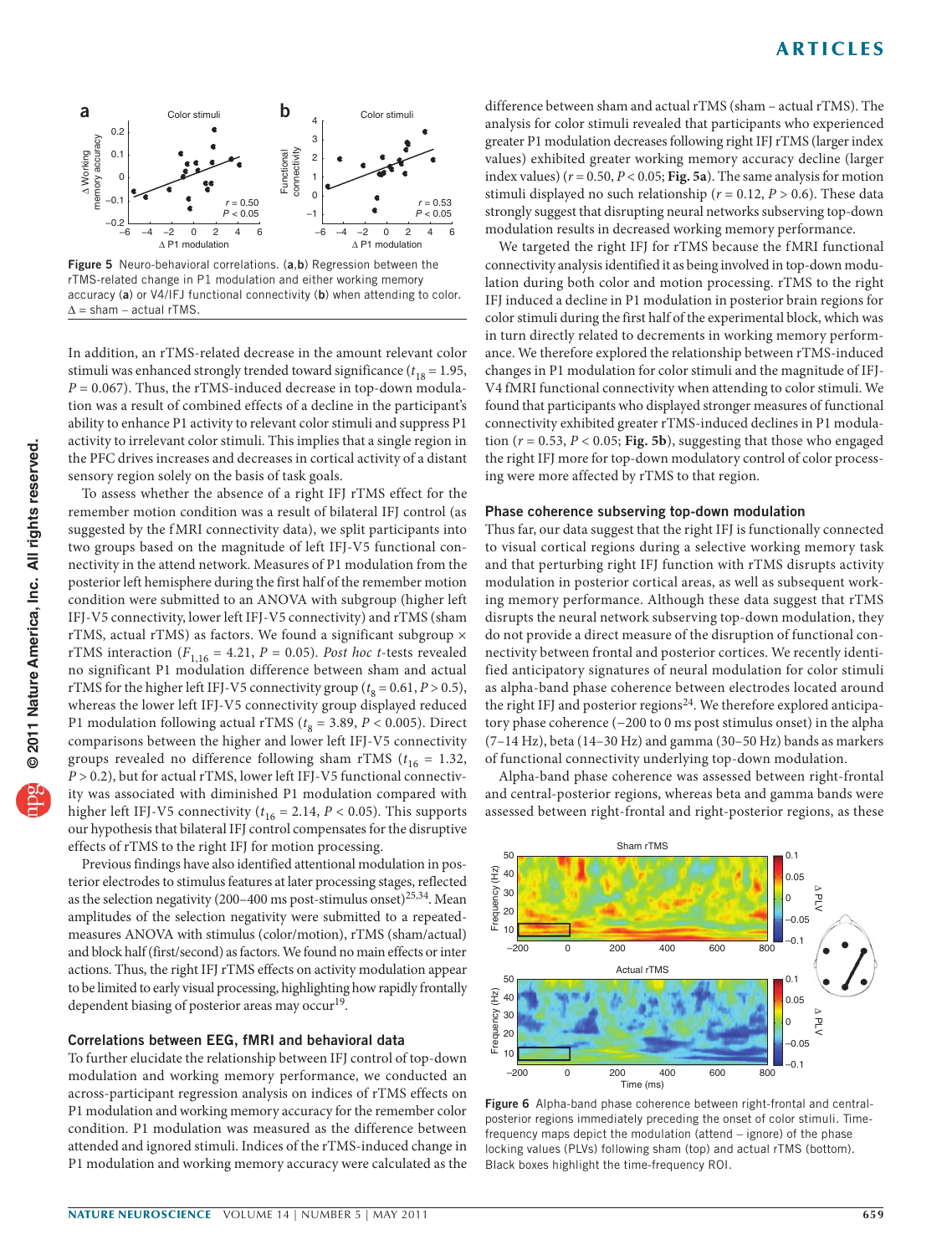## **ARTICLES**

regions exhibited the greatest attentional modulation when collapsed across conditions and rTMS treatment. The data were split in half by experimental block to evaluate the decay of rTMS effects and the analysis focused on the color condition. The magnitudes of the phase locking value (PLV) modulation (attend – ignore) were submitted to repeated measures ANOVA with rTMS (sham/actual) and block half (first/second) as factors. In the alpha band, a main effect of rTMS  $(F<sub>1.18</sub> = 4.57, P < 0.05)$  indicated that the magnitude of PLV modulation decreased following actual rTMS (**[Fig.](#page-3-1) 6** and **Supplementary Fig. 3**). No other main effect or interaction was observed in the alpha band. In addition, no main effects or interactions were observed in the beta and gamma bands. Although an interaction between rTMS and block half was not observed, the alpha band results are similar to the P1 modulation findings and indicate that anticipatory alpha-band phase coherence may serve as a mechanism for top-down modulation to operate over long cortical distances.

### **DISCUSSION**

We disrupted function in a PFC control region, the right IFJ, with rTMS and assessed the consequences on top-down modulation in posterior cortical regions and working memory performance. We found that top-down modulation during very early visual processing stages of the memoranda and subsequent working memory performance were causally related. There are four results supporting this conclusion. First, color processing showed an rTMS-related decline in both P1 modulation and working memory accuracy. Second, as the P1 modulation recovered with time (that is, in the second half of the block), so did working memory performance. Third, on an individual participant basis, the rTMS-induced effect on P1 modulation during color processing predicted changes in working memory accuracy. Finally, motion processing, which exhibited bilateral connectivity, did not have rTMS-related effects on P1 modulation or working memory accuracy. Thus, we conclude that early top-down activity modulation during stimulus processing driven by attentional demands is causally related to subsequent working memory performance (see **Supplementary Discussion**). Notably, our data revealed that the IFJ acts as a PFC control region that mediates this causal connection between top-down modulation in the service of attentional goals and subsequent working memory performance. Moreover, topdown modulation may be subserved by alpha phase coherence for long-distance communication.

Although functional connectivity analysis is informative in characterizing neural networks that may be involved in top-down modulation, it is a correlational measure and cannot be used to make strong statements of causality. In recent years, studies coupling rTMS and physiological recordings have provided causal evidence in humans that fronto-parietal regions are a true source of top-down modulation of activity in sensory cortical areas. However, only a few of the frontoparietal regions proposed to be cognitive control regions underlying top-down modulation have been evaluated with this approach. Studies coupling TMS and neuroimaging has shown that visual ERPs are under top-down influences from frontal eye fields<sup>20,35</sup> and posterior parietal cortex (PPC)<sup>[36](#page-5-13)</sup>. Top-down influences operate on areas V1 through V5 and have differential roles based on whether frontal (frontal eye field) or parietal (interparietal sulcus) cortex is the source of modula-tion<sup>[22](#page-5-14)</sup>. Research in the last 2 years has indicated that neural modulation occurs early during visual attention to features (~100 ms after stimulus onset)12,26. We found that the right IFJ modulates early visual cortical processing. Specifically, both enhancement and suppression of the P1 amplitude for relevant and irrelevant color stimuli, respectively, were diminished post-rTMS. This suggests that suppression is not simply

the lack of enhancement. Indeed, recent research has shown a selective decline in older adults' ability to suppress irrelevant information, suggesting that enhancement and suppression rely on distinct mecha-nisms<sup>[37](#page-5-15)</sup>. An interesting question remains as to how one frontal region may be involved in both enhancing and suppressing posterior neural activity solely on the basis of the goals of the task. One possibility is that functional segregation of the IFJ may exist at a scale smaller than the area affected by rTMS, consistent with the notion of a topographical organization and functional specialization of this region<sup>38</sup>.

Despite the largely distinct fronto-parietal networks associated with attention to color and motion features, the right IFJ was common to both networks (albeit neighboring subregions in the IFJ). Recent studies have shown that the IFJ is involved in many different tasks, including task switching, interference control and working memory<sup>39</sup>. As such, it has been hypothesized that the IFJ is involved in updating relevant task representations<sup>[40](#page-5-18)</sup>. Our data support this hypothesis and extend it by suggesting that updating relevant task representations may occur via goaldirected biasing of neural activity in distal cortical regions. Furthermore, we found that this neural biasing optimizes working memory performance. Notably, the IFJ and other frontal cortical regions display topographic organization and functional specialization across multiple spatial tasks, including memory-guided saccades, spatial working memory and finger pointing<sup>38</sup>. Thus, spatial encoding cannot be discounted as an alternative hypothesis for the proposed role of the IFJ. However, given the many different tasks that have now been shown to utilize the IFJ that do not rely on spatial information<sup>39,40</sup>, it seems more plausible that the IFJ has a generalized role in updating task representations. This is not to imply a lack of topographical organization in the IFJ. Color and motion processing engage ventral and dorsal visual processing streams, respectively, and this domain specificity is thought to be maintained in frontal regions<sup>[41](#page-5-19)</sup>. Our data replicate our previous report that IFJ activity during color processing is localized ventrally in the IFJ relative to regions engaged for motion processin[g24,](#page-5-6) thereby supporting selective topographical organization and functional specialization of this region.

Although long-distance cortical communication seems likely to occur via phase information<sup>42</sup>, evidence that top-down modulation utilizes such a mechanism has only recently emerged. Alpha band activity appears to be a prime candidate for such processes, as it is modulated by attention<sup>43</sup> and linked to fronto-parietal networks subserving attention<sup>21</sup> and working memory<sup>44</sup>. We found that prestimulus alpha-band phase coherence between frontal and posterior regions is modulated by attention and that perturbing function in the IFJ disrupts this modulation. These results support recent findings that top-down modulation mediated by PFC networks bias activity in sensory cortical regions before stimulus onset $24,45$  and suggest that phase coherence is an operational mechanism. Given that all stimuli in each trial were presented randomly, anticipatory top-down modulation must have occurred as a cognitive set, as opposed to switching between enhancement and suppressive modes. A recent review has suggested that alpha phase synchronization may be interpreted in terms of processes that coordinate top-down control and access to memory traces<sup>27</sup>. Here, we provide direct evidence to support this hypothesis by showing that alpha phase coherence is modulated by attention and that IFJ rTMS disrupts alpha phase-coherence modulation.

On the basis of these results and previous research, we hypothesize that, when participants are instructed to remember color, the right IFJ biases visual cortical regions via alpha phase coherence before stimulus onset. Anticipatory biasing allows visual information (that is, color features) to be enhanced or suppressed early in the visual processing stream, depending on their relationship to task goals. This contrast between enhanced and suppressed activity yields increased fidelity of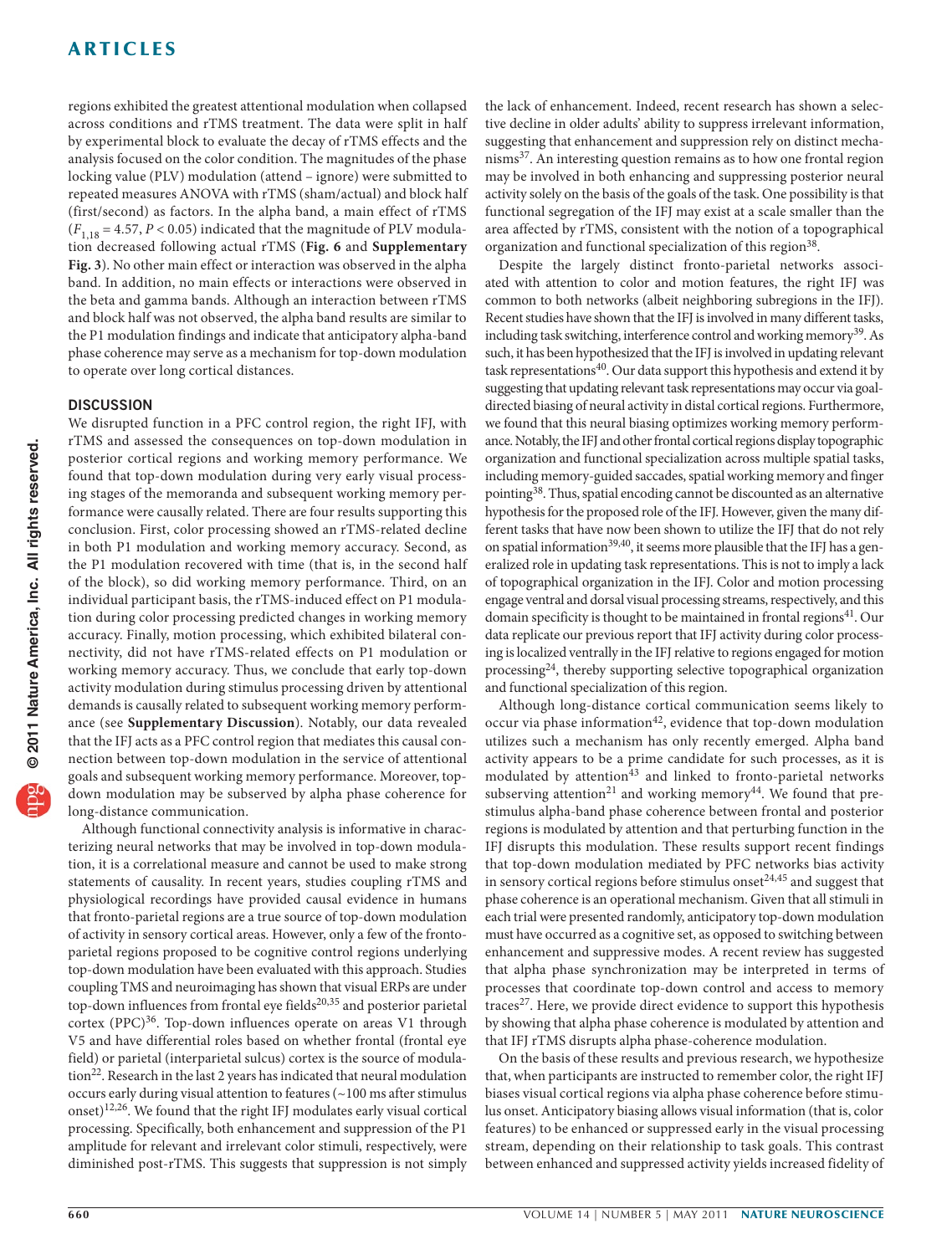the representation of the memoranda, which leads to improved working memory performance. We identified P1 modulation as a bridge between selective attention and working memory performance and our results support the supposition that selective attention and work-ing memory encoding may not be dissociable at the neural level<sup>[46](#page-5-24)</sup>. However, this may not be true in all cases. Attention operates during both perceptual and post-perceptual stages of stimulus processing, and its influence on working memory may depend on the timing of activity modulation, as well as the type of attention and working memory task[47](#page-5-25). Although our observations were made during the encoding period, this does not preclude the idea that top-down modulation during other stages of the task (for example, the delay period) influences working memory performance. Furthermore, it should be noted that the IFJ is only one region identified in widespread fronto-parietal neural networks used by selective color and motion processing. Future research will assess the necessity of other putative control regions in the frontal and parietal cortex.

### **METHODS**

Methods and any associated references are available in the online version of the paper at http://www.nature.com/natureneuroscience/.

*Note: Supplementary information is available on the Nature [Neuroscience](http://www.nature.com/natureneuroscience/) website.*

#### **Acknowledgments**

We would like to thank V. Barres and C. Gruson-Daniel for their assistance. This work was supported by US National Institutes of Health grants 1F32AG030249-01A2 (T.P.Z.) and 5R01AG030395 (A.G.).

#### **AUTHOR CONTRIBUTIONS**

T.P.Z., A.T. and A.G. conceptualized and designed the task. T.P.Z. and M.T.R. performed the experiment. T.P.Z. analyzed the data. T.P.Z. and A.G. wrote the paper.

#### **COMPETING FINANCIAL INTERESTS**

The authors declare no competing financial interests.

Published online at http://npg.nature.com/natureneuroscience/. Reprints and permissions information is available online at http://npg.nature.com/ reprintsandpermissions/.

- <span id="page-5-0"></span>1. Posner, M.I. Orienting of attention. *Q. J. Exp. Psychol.* 32, 3–25 (1980).
- <span id="page-5-1"></span>2. Baddeley, A. *Working Memory* (Oxford University Press, Oxford, 1986).
- <span id="page-5-2"></span>3. Duncan, J. & Humphreys, G.W. Visual search and stimulus similarity. *Psychol. Rev.* 96, 433–458 (1989).
- <span id="page-5-3"></span>4. Näätänen, R. Processing negativity: an evoked potential reflection of selective attention. *Psychol. Bull.* 92, 605–640 (1982).
- 5. LaBar, K.S., Gitelman, D.R., Parrish, T.B. & Mesulam, M. Neuroanatomic overlap of working memory and spatial attention networks: a functional MRI comparison within subjects. *Neuroimage* 10, 695–704 (1999).
- 6. Awh, E. & Jonides, J. Overlapping mechanisms of attention and spatial working memory. *Trends Cogn. Sci.* 5, 119–126 (2001).
- Kastner, S. & Ungerleider, L.G. Mechanisms of visual attention in the human cortex. *Annu. Rev. Neurosci.* 23, 315–341 (2000).
- 8. Gazzaley, A., Cooney, J.W., McEvoy, K., Knight, R.T. & D'Esposito, M. Top-down enhancement and suppression of the magnitude and speed of neural activity. *J. Cogn. Neurosci.* 17, 507–517 (2005).
- 9. Rainer, G., Asaad, W.F. & Miller, E.K. Selective representation of relevant information by neurons in the primate prefrontal cortex. *Nature* 393, 577–579 (1998). 10. Moran, J. & Desimone, R. Selective attention gates visual processing in the
- extrastriate cortex. *Science* 229, 782–784 (1985). 11. Fuster, J.M., Bauer, R.H. & Jervey, J.P. Functional interactions between inferotemporal
- and prefrontal cortex in a cognitive task. *Brain Res.* 330, 299–307 (1985). 12. Zanto, T.P. & Gazzaley, A. Neural suppression of irrelevant information underlies
- <span id="page-5-7"></span>optimal working memory performance. *J. Neurosci.* 29, 3059–3066 (2009).
- <span id="page-5-26"></span>13. Rutman, A.M., Clapp, W.C., Chadick, J.Z. & Gazzaley, A. Early top-down control of visual processing predicts working memory performance. *J. Cogn. Neurosci.* 22, 1224–1234 (2010).
- 14. Ungerleider, L.G., Gaffan, D. & Pelak, V.S. Projections from inferior temporal cortex to prefrontal cortex via the uncinate fascicle in rhesus monkeys. *Exp. Brain Res.* 76, 473–484 (1989).
- 15. Webster, M.J., Bachevalier, J. & Ungerleider, L.G. Connections of inferior temporal areas TEO and TE with parietal and frontal cortex in macaque monkeys. *Cereb. Cortex* 4, 470–483 (1994).
- 16. Rossi, A.F., Pessoa, L., Desimone, R. & Ungerleider, L.G. The prefrontal cortex and the executive control of attention. *Exp. Brain Res.* 192, 489–497 (2009).
- 17. Corbetta, M. & Shulman, G.L. Control of goal-directed and stimulus-driven attention in the brain. *Nat. Rev. Neurosci.* 3, 201–215 (2002).
- <span id="page-5-4"></span>18. Gazzaley, A. *et al.* Functional interactions between prefrontal and visual association cortex contribute to top-down modulation of visual processing. *Cereb. Cortex* 17, i125–i135 (2007).
- <span id="page-5-5"></span>19. Barceló, F., Suwazono, S. & Knight, R.T. Prefrontal modulation of visual processing in humans. *Nat. Neurosci.* 3, 399–403 (2000).
- 20. Taylor, P.C.J., Nobre, A.C. & Rushworth, M.F.S. FEF TMS affects visual cortical activity. *Cereb. Cortex* 17, 391–399 (2007).
- <span id="page-5-22"></span>21. Capotosto, P., Babiloni, C., Romani, G.L. & Corbetta, M. Frontoparietal cortex controls spatial attention through modulation of anticipatory alpha rhythms. *J. Neurosci.* 29, 5863–5872 (2009).
- <span id="page-5-14"></span>22. Ruff, C.C. *et al.* Distinct causal influences of parietal versus frontal areas on human visual cortex: evidence from concurrent TMS-fMRI. *Cereb. Cortex* 18, 817–827 (2008).
- 23. Miller, B.T., Vytlacil, J., Fegen, D., Pradhan, S. & D'Esposito, M. The prefrontal cortex modulates category selectivity in human extrastriate cortex. *J. Cogn. Neurosci.* 23, 1–10 (2011).
- <span id="page-5-6"></span>24. Zanto, T.P., Rubens, M.T., Bollinger, J. & Gazzaley, A. Top-down modulation of visual feature processing: the role of the inferior frontal junction. *Neuroimage* 53, 736–745 (2010).
- 25. Zanto, T.P., Toy, B. & Gazzaley, A. Delays in neural processing during working memory encoding in normal aging. *Neuropsychologia* 48, 13–25 (2010).
- 26. Zhang, W. & Luck, S.J. Feature-based attention modulates feedforward visual processing. *Nat. Neurosci.* 12, 24–25 (2009).
- <span id="page-5-8"></span>27. Klimesch, W., Freunberger, R. & Sauseng, P. Oscillatory mechanisms of process binding in memory. *Neurosci. Biobehav. Rev.* 34, 1002–1014 (2010).
- <span id="page-5-9"></span>28. Zeki, S. *et al.* A direct demonstration of functional specialization in human visual cortex. *J. Neurosci.* 11, 641–649 (1991).
- <span id="page-5-10"></span>29. Chawla, D., Rees, G. & Friston, K.J. The physiological basis of attentional modulation in extrastriate visual areas. *Nat. Neurosci.* 2, 671–676 (1999).
- 30. Rissman, J., Gazzaley, A. & D'Esposito, M. Measuring functional connectivity during distinct stages of a cognitive task. *Neuroimage* 23, 752–763 (2004).
- 31. Gazzaley, A., Rissman, J. & Desposito, M. Functional connectivity during working memory maintenance. *Cogn. Affect. Behav. Neurosci.* 4, 580–599 (2004).
- <span id="page-5-11"></span>32. Pascual-Leone, A. *et al.* Study and modulation of human cortical excitability with transcranial magnetic stimulation. *J. Clin. Neurophysiol.* 15, 333–343 (1998).
- <span id="page-5-12"></span>33. Thut, G. & Pascual-Leone, A. A review of combined TMS-EEG studies to characterize lasting effects of repetitive TMS and assess their usefulness in cognitive and clinical neuroscience. *Brain Topogr.* 22, 219–232 (2010).
- 34. Anllo-Vento, L. & Hillyard, S.A. Selective attention to the color and direction of moving stimuli: electrophysiological correlates of hierarchical feature selection. *Percept. Psychophys.* 58, 191–206 (1996).
- 35. Morishima, Y. *et al.* Task-specific signal transmission from prefrontal cortex in visual selective attention. *Nat. Neurosci.* 12, 85–91 (2009).
- <span id="page-5-13"></span>36. Fuggetta, G., Pavone, E.F., Walsh, V., Kiss, M. & Eimer, M. Cortico-cortical interactions in spatial attention: a combined ERP/TMS study. *J. Neurophysiol.* 95, 3277–3280 (2006).
- <span id="page-5-15"></span>37. Gazzaley, A. *et al.* Age-related top-down suppression deficit in the early stages of cortical visual memory processing. *Proc. Natl. Acad. Sci. USA* 105, 13122–13126 (2008).
- <span id="page-5-16"></span>38. Silver, M.A. & Kastner, S. Topographic maps in human frontal and parietal cortex. *Trends Cogn. Sci.* 13, 488–495 (2009).
- <span id="page-5-17"></span>39. Derrfuss, J., Brass, M. & von Cramon, D.Y. Cognitive control in the posterior frontolateral cortex: evidence from common activations in task coordination, interference control and working memory. *Neuroimage* 23, 604–612 (2004).
- <span id="page-5-18"></span>40. Brass, M. & von Cramon, D.Y. Decomposing components of task preparation with functional magnetic resonance imaging. *J. Cogn. Neurosci.* 16, 609–620 (2004).
- <span id="page-5-19"></span>41. Ungerleider, L.G., Courtney, S.M. & Haxby, J.V. A neural system for human visual working memory. *Proc. Natl. Acad. Sci. USA* 95, 883–890 (1998).
- <span id="page-5-20"></span>42. Sauseng, P. & Klimesch, W. What does phase information of oscillatory brain activity tell us about cognitive processes? *Neurosci. Biobehav. Rev.* 32, 1001–1013 (2008).
- <span id="page-5-21"></span>43. Thut, G., Nietzel, A., Brandt, S.A. & Pascual-Leone, A. Alpha-band electroencephalographic activity over occipital cortex indexes visuospatial attention bias and predicts visual target detection. *J. Neurosci.* 26, 9494–9502 (2006).
- <span id="page-5-23"></span>44. Sauseng, P., Klimesch, W., Schabus, M. & Doppelmayr, M. Fronto-parietal EEG coherence in theta and upper alpha reflect central executive functions of working memory. *Int. J. Psychophysiol.* 57, 97–103 (2005).
- 45. Bollinger, J., Rubens, M.T., Zanto, T.P. & Gazzaley, A. Expectation-driven changes in cortical functional connectivity influence working-memory and long-term memory performance. *J. Neurosci.* 30, 14399–14410 (2010).
- <span id="page-5-24"></span>46. Desimone, R., Miller, E.K. & Chelazzi, L. Interaction of neural systems for attention and memory. in *Large-Scale Theories of Neuronal Function* (eds. C. Koch & J. Davis) 75–91 (MIT Press, Cambridge, Massachusetts, 1994).
- <span id="page-5-25"></span>47. Awh, E., Vogel, E.K. & Oh, S.H. Interactions between attention and working memory. *Neuroscience* 139, 201–208 (2006).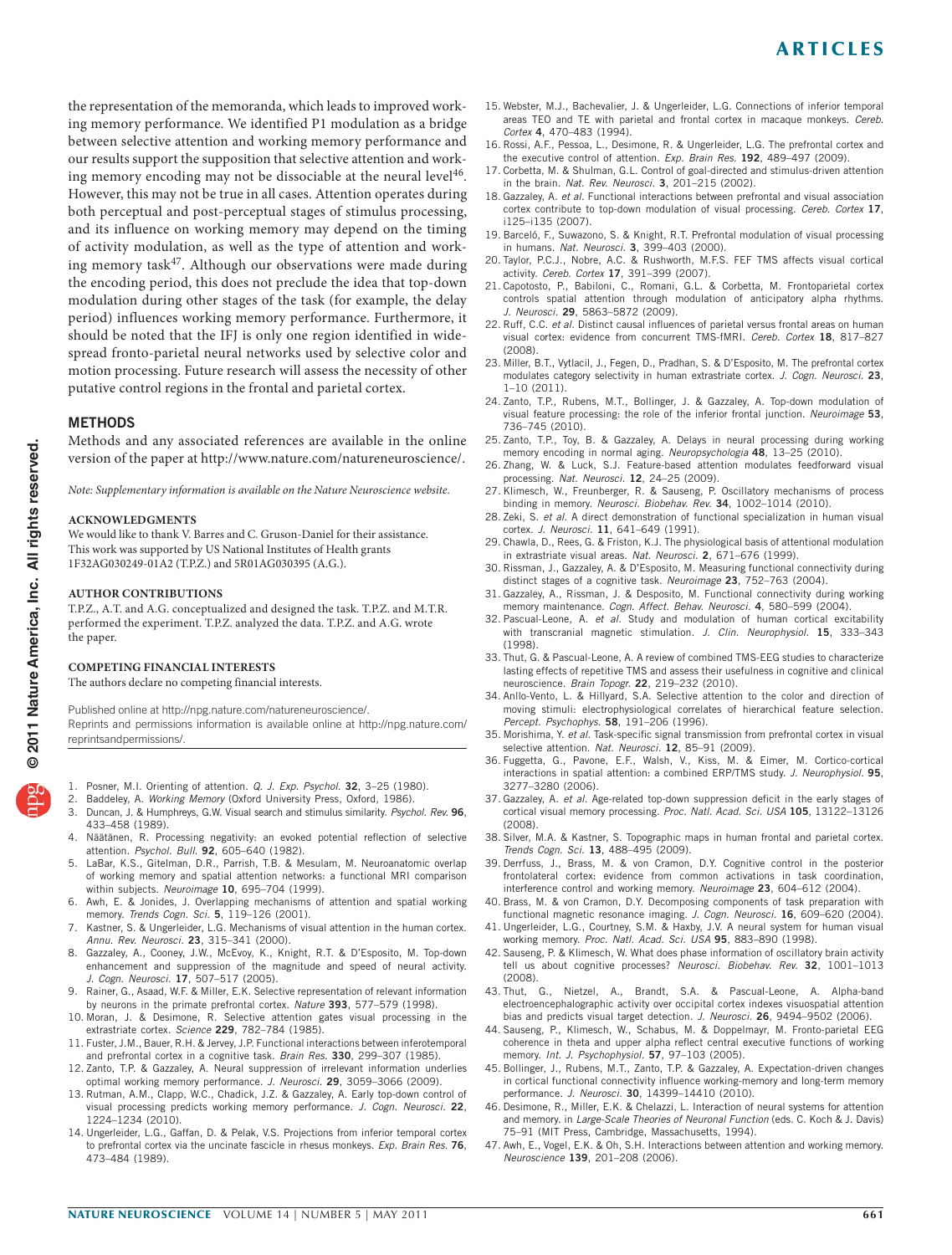### ONLINE METHODS

**Participants.** 20 healthy individuals (mean age = 24.25 years, range = 18–31 years, 7 males) participated in the experiment. All participants gave informed consent to engage in the study according to procedures approved by the Committee for Human Research at the University of California. Each participant had normal or corrected to normal vision. One participant was excluded from all data analysis as a result of excessive artifacts.

**Stimuli.** The stimuli consisted of a circular aperture of 290 dots ( $0.08^\circ \times 0.08^\circ$ each) that subtended 8° of visual angle centered at the fovea. Two types of dots were used during the experiment: gray and moving coherently at 10° per s or stationary and colored along the tritan axis. Stimuli were presented with a gray fixation cross in the center of the circular aperture on a black background. All colored and gray dots were equated for brightness by minimizing heterochromatic flicker in tests carried out before the experiment for each subject. After all stimuli were equated for brightness, participants engaged in two thresholding procedures (one for motion, one for color) to minimize perceptual discriminability differences between participants $13,25$ . A staircase procedure required participants to determine whether two stimuli (directions of motion or colors) were different from each other. The two stimuli were presented for 800 ms each and separated by 2,000 ms. The procedure continued until a 'just 100%' level of performance was reached, meaning that if the stimuli were any more similar, performance would drop below 100%. Thresholding determined the 12 possible directions of motion (three per quadrant, cardinal axes excluded) and the six possible colors each participant received during the experiment.

Several steps were taken to minimize the role of verbalization during feature encoding. Colors were selected from the tritan axis that were not easily nameable and the directions of motion never fell along a cardinal axis to prevent them being verbalized as left, right, up or down. Moreover, all stimuli were selected using a thresholding procedure based on the participant's ability to discriminate color and motion differences. Thus, participants who may have tried using verbalization as a strategy would find it difficult to attribute specific labels to subtle differences between the stimuli. In addition, a post-experimental questionnaire specifically asked what type of strategy the participant employed during each task. Only a few participants reported attempting a verbal strategy, whereas the majority reported using a mental imagery technique. Lastly, analysis focused on early measures of perceptual processing (for example, P1), which precedes typical neural signatures of semantic processing (for example, N400).

**Experimental procedure.** The experimental procedure is depicted in **[Figure](#page-1-0) 1**, as previously reported  $^{12}$  . Participants were required to either remember the two directions of motion (ignore the two colors) or remember the two colors (ignore motion). Each condition was presented in two blocks and the four blocks were randomized across the experiment and participants. Prior to beginning each block, participants were given task instructions. In addition, a brief (1 s) task reminder was provided at the start of each trial during the EEG session. Both conditions required viewing four sequentially presented images: two differently colored stimuli and two different directions of motion. Every image was presented for 800 ms with a 1,200-ms interstimulus interval (ISI, an 800-ms ISI was used in the EEG experiment). After the four images were presented, there was an 8-s delay (4 s in electroencephalography) followed by a probe stimulus (800-ms duration). Participants responded with a button press whether the probe matched any of the items held in memory. Participants responded by pressing one of two buttons. One half of the probe stimuli matched a previously attended object. Participants were instructed to respond as quickly as possible and to retain accuracy during all conditions. Prior to beginning the experiment, participants were given 12 practice trials for each of the two conditions, split into two blocks (six trials each). During the experiment, participants received 30 trials per condition (60 trials per EEG condition). The stimuli for each trial were randomly selected from pre-determined sets of stimuli, constraining the directions of motion to one quadrant.

**MRI.** All fMRI data were collected on a Siemens 3T MAGNETOM Trio with stimuli presented on an LCD monitor positioned behind the head of the participants and viewed using a mirror that was rigidly attached to a 12-channel head-coil. Echo planar imaging data was acquired (flip angle = 90°, echo time = 25 ms, repetition time = 2 s) from 33 interleaved axial slices (0.5-mm gap) with a  $1.8 \times 1.8 \times 3$  mm voxel size (field of view = 23 cm,  $128 \times 128$  matrix).

All pre-preprocessing of the data was conducted in SPM5 (Wellcome Department of Imaging Neuroscience). Raw blood oxygen level–dependent (BOLD) data were corrected offline for slice-timing acquisition and motion artifacts. A 5-mm isotropic Gaussian smoothing kernel was applied before modeling the data. To aid in anatomical localizations of BOLD activity, we acquired high-resolution T1-MPRAGE images ( $1 \times 1 \times 1$  mm voxel size, field of view =  $160 \times 240 \times 256$  mm, repetition time = 2,300 ms, echo time = 3 ms, flip angle =  $9^{\circ}$ ).

**fMRI ROI localization.** A functional localizer task was run before beginning the fMRI experiment to identify feature-selective ROIs in the extrastriate visual cortex (that is, V4 for color and V5 for motion) that are known to be modulated by attention<sup>29,48</sup>. Participants were instructed to perform a one-back task in which circular apertures of color and motion stimuli (as described above) were presented in separate blocks. Each stimulus type (color and motion) was presented in 10 16-s blocks interleaved with 16 s of rest when participants passively viewed stationary gray dots. In each block, stimuli were presented for 300 ms with a 500-ms ISI. On identifying a one-back matched stimulus, participants were instructed to press the right button. There were two random matches in each color and motion block. BOLD data from the color and motion localizers were analyzed using a general linear model (GLM) and contrasted against each other. ROIs were selected in native space as the most significant cluster of activation  $(P < 0.01)$  in the respective anatomical region of the right hemisphere, fusiform gyrus (specifically, V4) for color and middle temporal gyrus (specifically, V5/hMT+) for motion. For all GLM analyses, epochs spanning the duration of stimulus presentation were convolved with the SPM canonical hemodynamic response function.

**fMRIfunctional connectivity analysis.** Functional connectivity network maps were created for each subject as described previously using a beta series connectivity analysis approach<sup>30,31</sup>. For each condition, the encoding, maintenance and retrieval stages from every trial were modeled with their own separate regressor in the GLM and a mean beta value was extracted for each ROI (per trial). Although three stages were modeled during each trial, only the encoding period was subject to analysis. Thus, the ROI beta values from the encoding period were correlated across trials with every voxel in the brain to find regions with covariant activity. This procedure produced a whole brain Pearson's *r* value map for each participant and we applied a Fisher's *r*-to-*z* transformation. The *z* values were subsequently normalized to the Montreal Neurological Institute (MNI;  $2 \times 2 \times 2$  mm voxel size) template and Gaussian smoothed (5-mm full width at half maximum) for group level analysis.

**TMS.** A Magstim Standard Rapid TMS Unit (Jali Medical) was used to generate pulses with a 70-mm figure-eight induction coil. The magnetic stimulus had a biphasic waveform with a pulse width of about 300 µs. The Brainsight frameless stereotaxic software (Rogue Research) was used to co-register the subject's head, coil and high-resolution T1-weighted MRI images into a common digital workspace. The IFJ target for rTMS was identified by each individual participant's functional connectivity data (V5 seed and remember motion condition), which was subsequently overlaid onto their T1-weighted MRI image. The IFJ was targeted on the basis of fMRI connectivity data from the remember motion condition, as this condition served as a control in the rTMS experiment and the control condition results would therefore not be biased toward showing no effect. Repetitive 1-Hz TMS was applied to the right IFJ for 10 min while participants remain seated upright with the EEG cap on. Electrodes beneath the rTMS coil were removed before stimulation to minimize the distance between the coil and the head, which were replaced before EEG recording. The coil was held such that the handle protruded toward the back of the head and was approximately perpendicular to the precentral sulcus. During sham rTMS, the coil handle was held at a similar angle, but the coil face was angled 90 degrees away from the participant's head. rTMS pulse intensity was held at 65% of the maximum stimulator output for each participant. This intensity was chosen on the basis of pilot data that found it to be, on average, 120% of the active motor threshold. Following rTMS application (sham or actual), electrodes that were previously removed were replaced and participants began the task described above. Approximately 1 min elapsed between the offset of rTMS and onset of the task with EEG data collection. All participants wore earplugs during both sessions of the experiment as protection from the fMRI noise (session 1) and rTMS